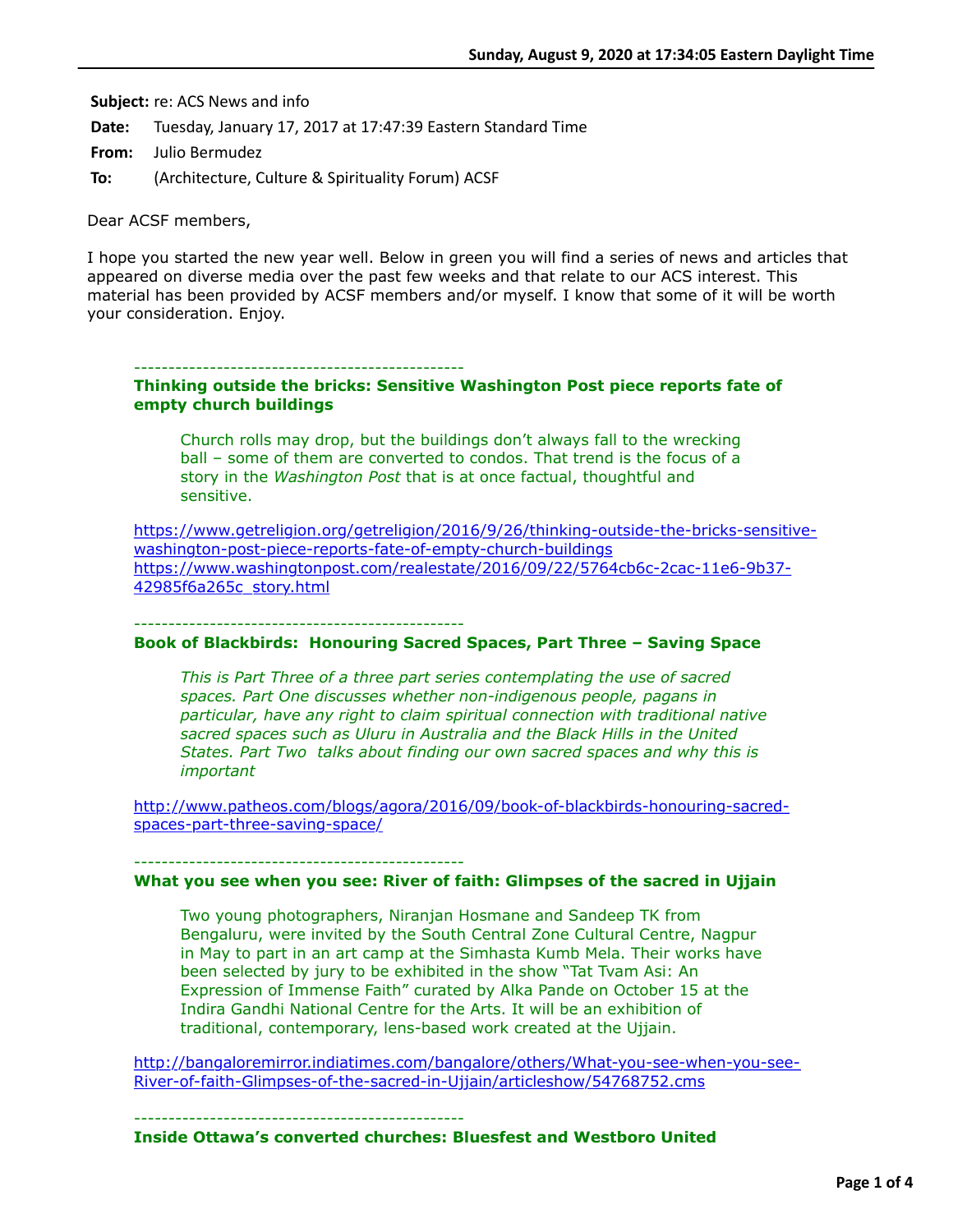They are beautiful works of architecture  $-$  public gathering places with soaring ceilings and stained-glass windows designed to inspire, tell a story or, at the very least, amuse an unenthusiastic churchgoer during a long sermon. But what happens when the congregations leave? How do you honour a church's illustrious history even as you give it a new, secular life?

<http://ottawamagazine.com/homes/design/converted-churches/>

------------------------------------------------

#### **Shanghai's sacred spaces. China's religious communities are starting to peek out from under the shroud of communism**

China's ruling Communist Party sanctions only five religions. And although the constitution allows for freedom of religion, practicing anything other than Buddhism, Taoism, Islam, Catholicism, and Protestantism is technically breaking the law. But in Shanghai, the second most populous city in China, a myriad of religious communities are quietly thriving.

<http://theweek.com/captured/658866/shanghais-sacred-spaces>

------------------------------------------------

## **World's oldest temple to be nominated for Heritage List**

Turkey will nominate Göbeklitepe, branded the world's oldest temple, for the UNESCO World Heritage List. As a well-preserved site in southeastern Turkey, it will be the 16th inclusion from the country on the list, if admitted

[http://www.dailysabah.com/turkey/2016/11/18/worlds-oldest-temple-to-be-nominated](http://www.dailysabah.com/turkey/2016/11/18/worlds-oldest-temple-to-be-nominated-for-heritage-list)for-heritage-list

------------------------------------------------

## **Finnish architect demands Guggenheim Helsinki rethink**

One of Finland's most acclaimed architects, Juhani Pallasmaa has demanded that plans for a Guggenheim Museum in Helsinki be abandoned amid calls to re-run its design competition on a different site

[https://www.architectsjournal.co.uk/news/finnish-architect-demands-guggenheim](https://www.architectsjournal.co.uk/news/finnish-architect-demands-guggenheim-helsinki-rethink/10015089.article)helsinki-rethink/10015089.article

------------------------------------------------

## **The Architect Behind Noah's Ark Shares How Faith Influences His Practice**

This month, in line with Archinect's December theme, Faith, we're talking to architects of various faiths about how their spiritual practice figures into their architectural practice. In this iteration, we speak with LeRoy Troyer, the president and chair of Troyer Group. Troyer Group is probably best-known for their project "Ark Encounter", a full-scale replica of Noah's Ark, built according to plans interpreted from Genesis.

[http://archinect.com/features/article/149981536/the-architect-behind-noah-s-ark](http://archinect.com/features/article/149981536/the-architect-behind-noah-s-ark-shares-how-faith-influences-his-practice)shares-how-faith-influences-his-practice

------------------------------------------------

## **28 Sacred Spaces That Capture The Stunning Beauty Of Religious Architecture**

These are the winners of the 2016 International Awards Program for Religious Art & Architecture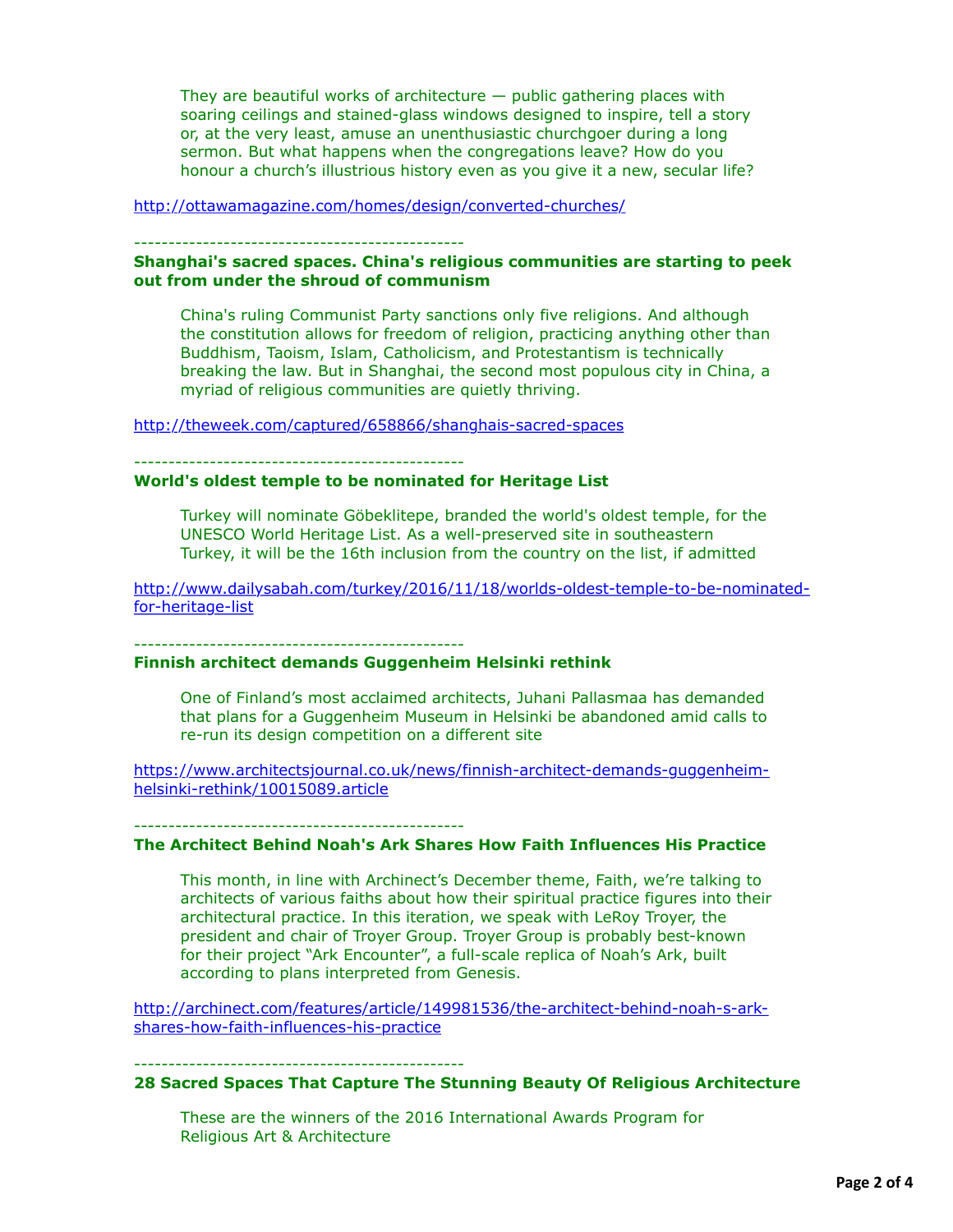[http://www.huffingtonpost.com/entry/28-sacred-spaces-that-capture-the-stunning](http://www.huffingtonpost.com/entry/28-sacred-spaces-that-capture-the-stunning-beauty-of-religious-architecture_us_584ef789e4b04c8e2bb0ed58)beauty-of-religious-architecture\_us\_584ef789e4b04c8e2bb0ed58

------------------------------------------------

### **Strapping on the Sacred: When Religion Enters Virtual Reality**

A few months ago, I found myself a lone skeptic in a sea of believers at the VR L.A. Expo. I watched heads tilt toward the sky (then the ground, then side to side). I navigated long lines that snaked through a grid of cardboard booths, filled with eager believers awaiting communion not with God but with pixels. I heard the feverish whispers of the prophets of our 2D wilderness (they who consume Soylent instead of locusts and honey). A New World is coming, they said.

[http://archinect.com/features/article/149982444/strapping-on-the-sacred-when](http://archinect.com/features/article/149982444/strapping-on-the-sacred-when-religion-enters-virtual-reality)religion-enters-virtual-reality

------------------------------------------------

### **Menis Arquitectos use local building techniques to create a sharp-edged sacred space**

Some 100 kilometers off the coast of Morocco, the Canary Islands are an archipelago of islands and autonomous community of Spain. Tenerife, the largest island, has a population of just under 900,000 people—the vast majority of whom are Catholic. It's no surprise, therefore, that the island has a fair share of churches and cathedrals, including the historic La Laguna Cathedral, built at the beginning of the 20th century in a syncretic mix of styles including Neoclassical and Neo-Gothic. Not too far away (about 4km) sits the Holy Redeemer Church, built in 2012 by Menis Arquitectos—a wildly different approach to ecclesiastical architecture, but just as impressive.

[http://archinect.com/features/article/149982857/menis-arquitectos-use-local-building](http://archinect.com/features/article/149982857/menis-arquitectos-use-local-building-techniques-to-create-a-sharp-edged-sacred-space)techniques-to-create-a-sharp-edged-sacred-space

------------------------------------------------

#### **Finding space for sacred silence** . **'When doing a sacred space, you are trying to measure against the unmeasurable'**

Prior to delving into the thick of Prof. England's works, *Sanctuaries of the Soul* includes contributions from leading architects like Daniel Libeskind who is the master planner for the Ground Zero redevelopment in New York, and Edwin Heathcote, a leading authority on contemporary church architecture. Finnish architect Juhani Pallasmaa and Chris Abel, a member of International Committee of Architectural Critics also offer their insights.

[http://www.timesofmalta.com/articles/view/20161217/local/finding-space-for-sacred](http://www.timesofmalta.com/articles/view/20161217/local/finding-space-for-sacred-silence.633895)silence.633895

------------------------------------------------ **Julio Bermudez**, Ph.D.

*Associate Professor*

The Catholic University of America School of Architecture and Planning